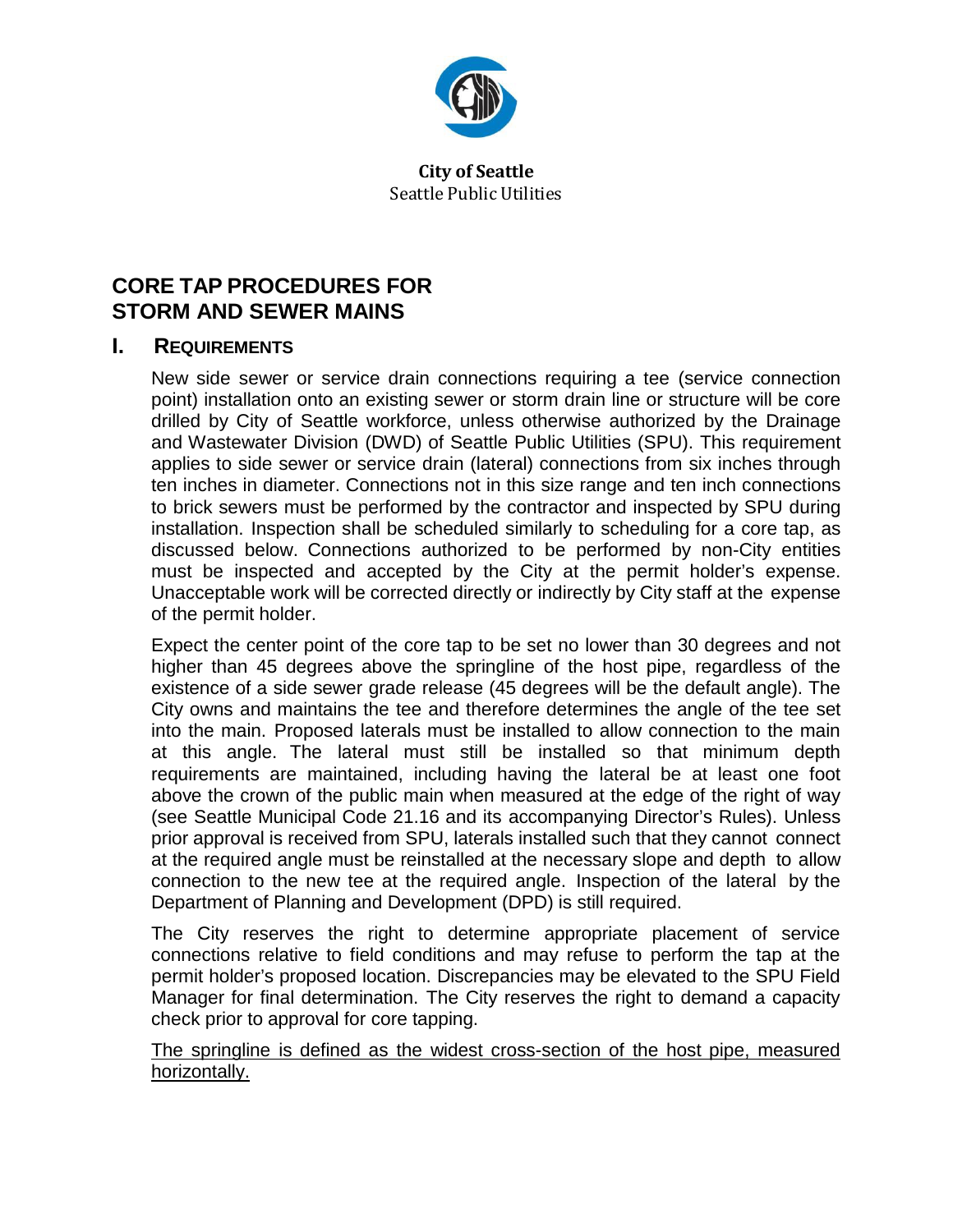

FIGURE 1 CROSS SECTION

Service connections must be at least one standard pipe size smaller than the main diameter to allow for a new core tap, per the table in Section II. If laterals exceed the criteria shown below for core taps, the project must recalculate the sizing of the connections or split flows on the site (per DPD Director's Rule 3-2006, or the most recent version of this rule) so that a maintenance hole (MH) is not required. MHs will only be allowed as an exception under adverse conditions and must receive approval from SPU during project design and construction permitting to avoid disputes and delays in the field. If a MH is allowed by SPU, the MH must be constructed by the contractor according to City of Seattle Standard Plans, and the contractor is responsible for coordinating with and obtaining inspection by SPU. The contractor is responsible for notifying SPU for coordination and inspection prior to beginning any MH excavation and construction.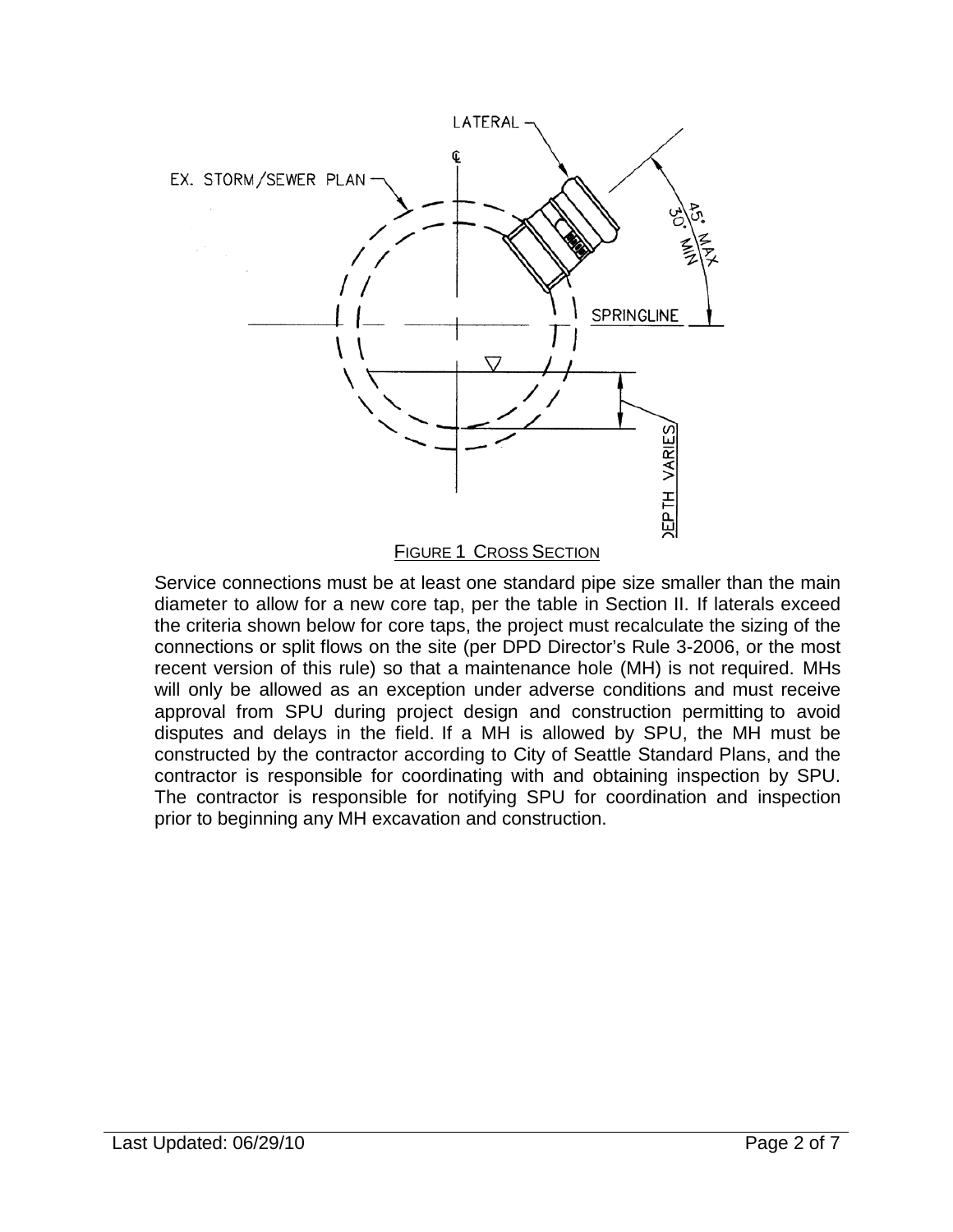#### **II. INFORMATION**

| <b>MAINLIN</b><br><b>E SIZE</b> | <b>LATERAL SIZE</b> |           |           |           |
|---------------------------------|---------------------|-----------|-----------|-----------|
|                                 | 6-INCH              | 8-INCH    | 10-INCH   | 12-INCH   |
| 8-INCH                          | <b>OK</b>           | MH        | <b>NA</b> | <b>NA</b> |
| 10-INCH                         | <b>OK</b>           | MH        | MH        | <b>NA</b> |
| 12-INCH                         | <b>OK</b>           | <b>OK</b> | MН        | MН        |
| 14-INCH DIP                     | <b>OK</b>           | <b>OK</b> | MН        | MН        |
| 15-INCH                         | <b>OK</b>           | <b>OK</b> | MН        | MН        |
| 16-INCH DIP                     | <b>OK</b>           | <b>OK</b> | MН        | MН        |
| 18-INCH                         | <b>OK</b>           | <b>OK</b> | MН        | MН        |
| 20-INCH                         | <b>OK</b>           | <b>OK</b> | <b>OK</b> | MН        |
| 21-INCH                         | <b>OK</b>           | <b>OK</b> | <b>OK</b> | MН        |
| 24-INCH AND<br><b>GREATER</b>   | <b>OK</b>           | <b>OK</b> | OK        | <b>OK</b> |

## **LEGEND:**

- OK okay to core tap between 30 and 45 degrees (45 degrees will be the default angle)
- NA Not allowed, lateral is bigger than mainline
- MH SPU approval required prior to scheduling. Indicates core tap not possible, MH or rolled in tee or wye if approved by SPU

## **SPECIAL CONDITIONS:**

- Connections to "brick" pipe shall be a ductile iron bell section class 50 minimum provided by the contractor. Use existing wyes /tees whenever possible.
- Brick sewers require grafting a tee.
- Corrugated metal pipe shall meet requirements in Standard Plan No. 279.
- SPU approval is required for lateral sizes 12" and larger than 10".
- Connections to pipe within a casing pipe shall not be allowed.
- Measurement (in linear feet) from centerline of downstream (D/S) MH to centerline of service tap will be taken by DWW core tap crew and provided to contractor for entry onto the site's as-built document.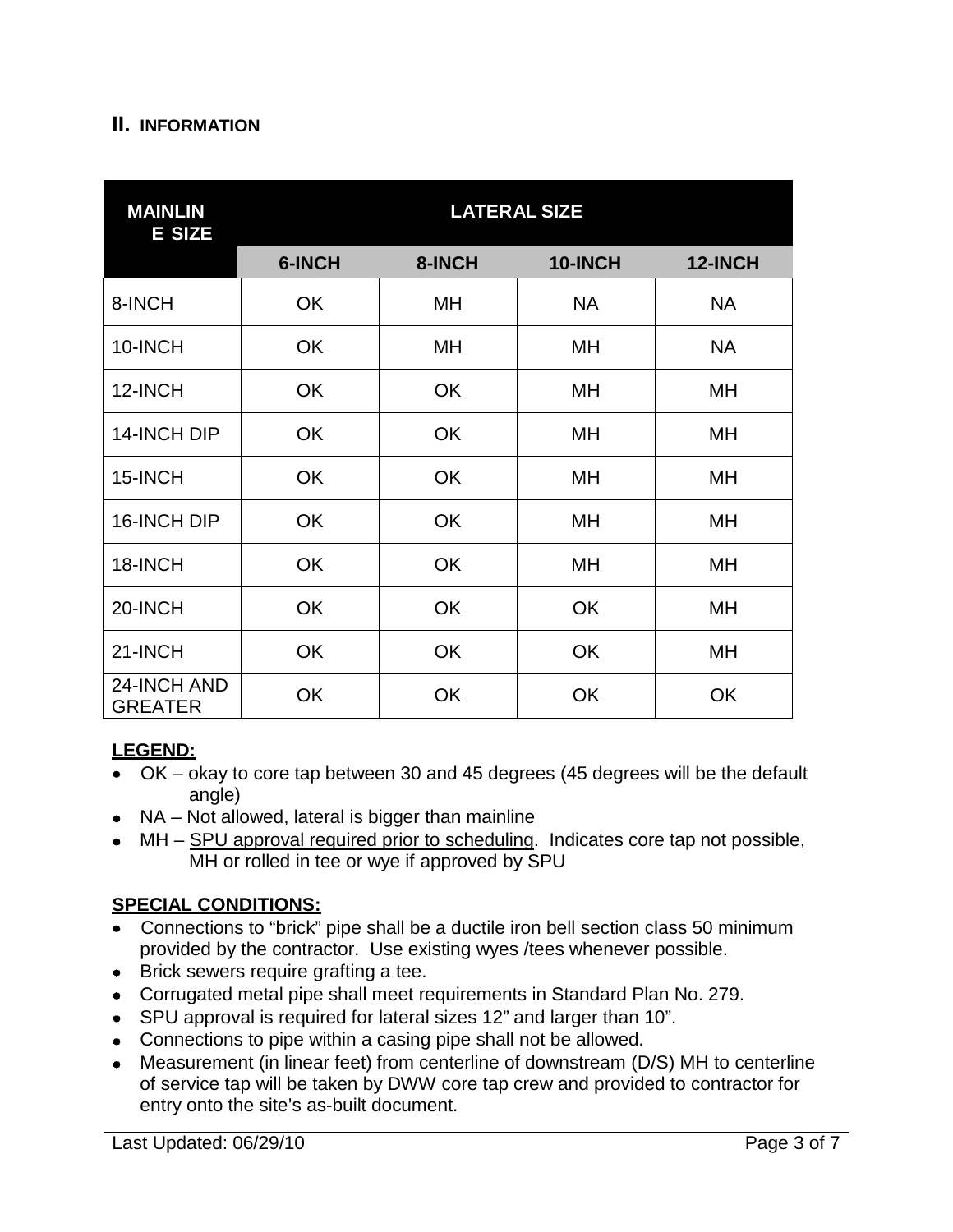## **III.SCHEDULING**

- A. SPU DWD requires a minimum of 48 hours notice from the Registered Side Sewer Contractor (RSSC) for scheduling a core tap (unless noted otherwise) or for SPU inspection of core taps or MH construction that have been authorized by SPU. For core taps on AC pipe, a minimum of 10 days notice will be required. For core taps on brick pipe, schedule the following day also in the event the brick pipe is single wall construction.
- B. The contractor shall call SPU at (206) 615-0511 for scheduling.

#### **IV.SITE PREPARATION BY CONTRACTOR**

A. Plan the location of side sewer in relation to the main line sewer. Connections will be installed perpendicular to the main line sewer or storm drain, and at the slope above the spring line, indicated in Section I. Multiple connections to a single pipe segment are allowed only if there will be a minimum of two feet between the outside edges of each tap (this includes measurements for taps on the opposite side of the main, as shown in the figure below). There shall be three feet between the proposed tap and any existing MH structure. There shall also be a minimum of one foot between the outside of the tap and the bell end of any pipe joint. See Figure 2.

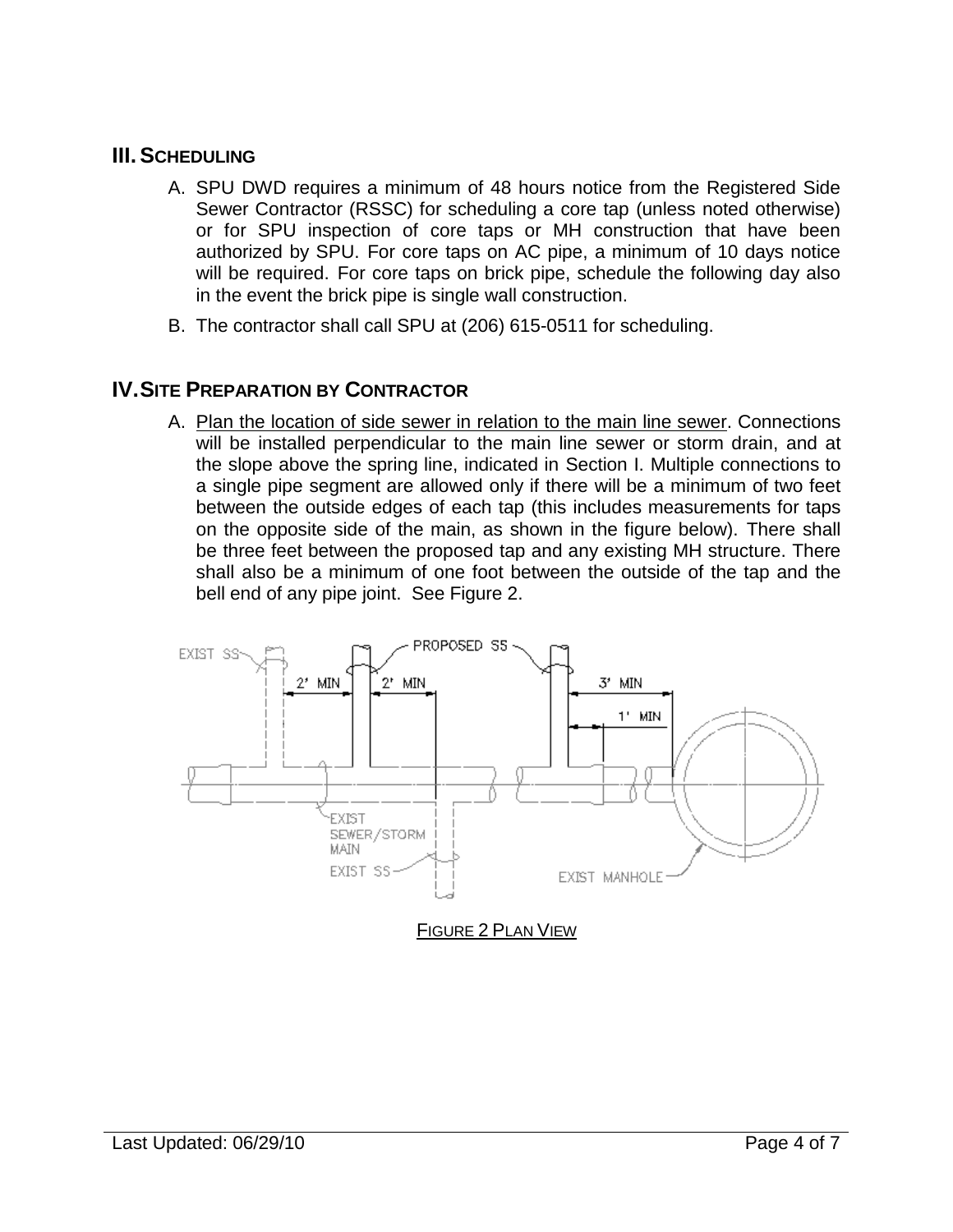B. Condition of the host pipe. If the City determines that a core tap should not be performed due to existing conditions of the host pipe (e.g. cracked or otherwise damaged), the City will determine the best method for providing a service connection. Under this condition, charges to the permit holder will be the same as if the service connection were being performed on undamaged infrastructure.

However, if the City determines that the utility was damaged by the contractor's operation, then time and materials charges will be invoiced to the permit holder, who is held responsible for the contractor's work.

- C. Do all preparatory work for the installation of the Tee:
	- 1. Drive-up vehicular access to within 50 feet of location of tap is required. Where vehicular access is not possible, the contractor must make provisions, at no cost to the City, to place the core drilling equipment where the tap can be accomplished. The contractor will assure that SPU/DWD equipment is not damaged.
	- 2. A minimum of three feet horizontal and vertical clearance is required for the drilling equipment setup and operation. For core taps onto 24-inch diameter pipe and smaller, the contractor shall excavate completely around the pipe at the area of the core tap in such a manner as to allow the SPU/DWD crew to secure drilling equipment and ensure that integrity of existing infrastructure is not jeopardized. Excavation shall be free from excessive amounts of water. The contractor will provide means of dewatering as necessary, at no cost to the City.
	- 3. Connections to A/C pipe require specialized methods and removal of material from the site. Access to host pipe shall be sized to allow the use of hand tools to remove approximately two feet of the existing A/C pipe. The contractor shall excavate material from around the pipe (using extreme care to avoid any abrasions to the pipe) in preparation for immediate access by the SPU/DWD crew who will remove approximately two (2) feet of the A/C pipe and replace it with a section of PVC pipe containing the service Tee. The SPU/DWD crew will dispose of any asbestos-related material specific to their service connection activity.
	- 4. Connections to brick pipe require careful excavation to expose the pipe. Hand dig within 18" to expose a minimal area of the pipe required for the core tap. Figure 3 shall be followed once the bell is installed, the contractor shall allow the mortar to set for one day.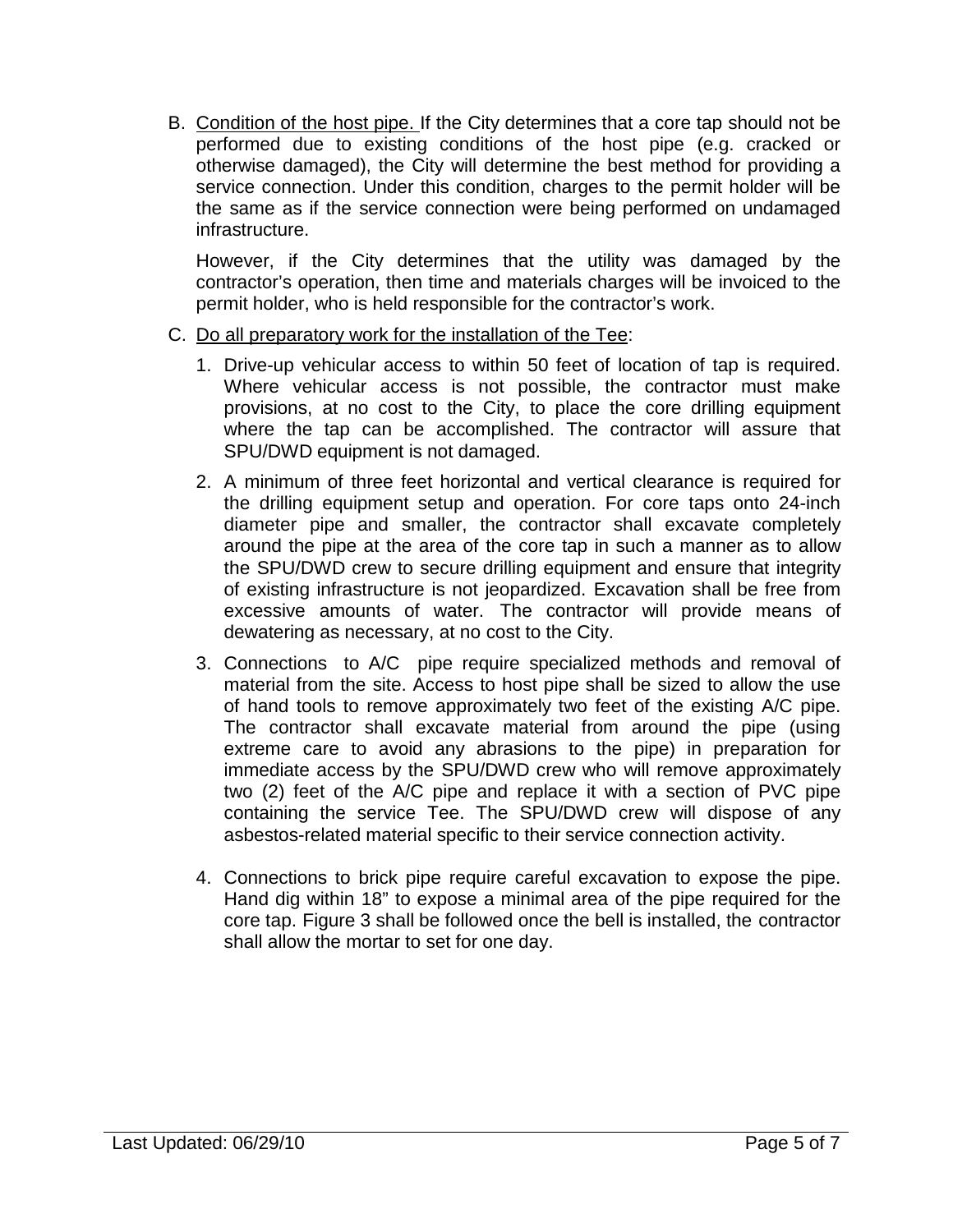